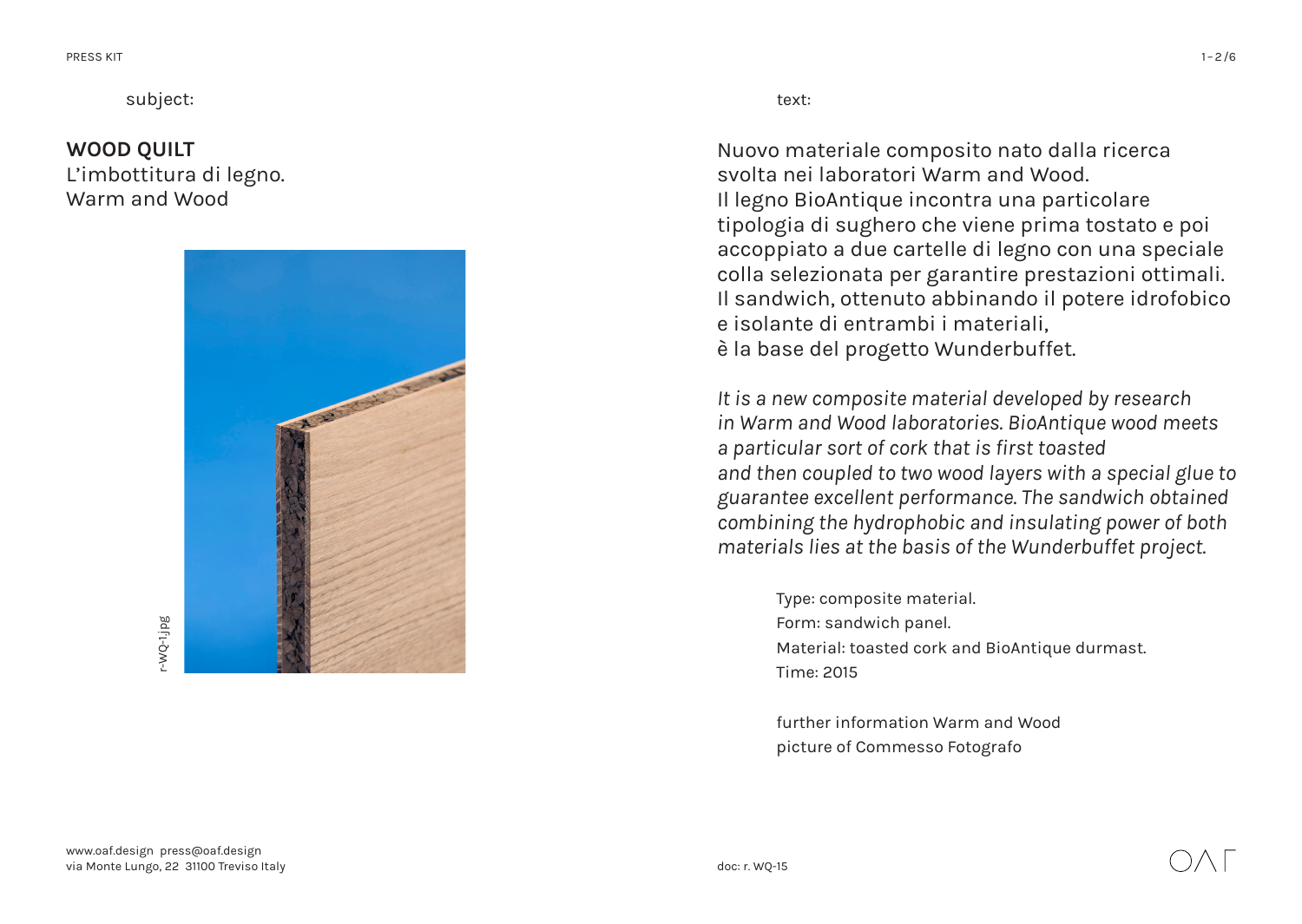## attach:

r-WQ-4.jpg r-WQ-4.jpg

r-WQ-2.jpg

 $r-WQ-2$ .jpg







## [> download from dropbox](https://www.dropbox.com/sh/cora0qc6idrevp3/AABlRYIhc-pE767hTjkI8wTia?dl=0)